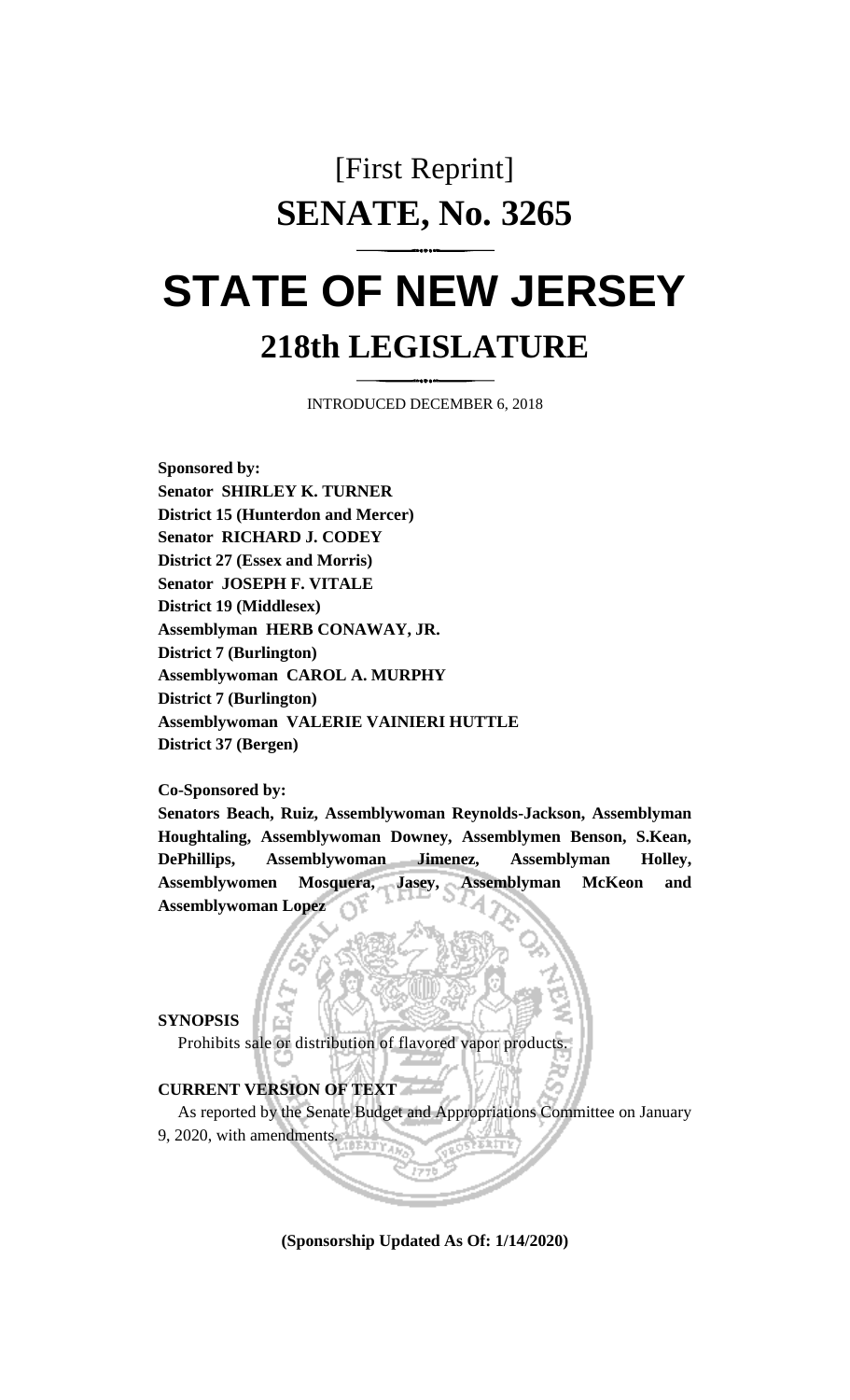**AN ACT** concerning **<sup>1</sup> [**electronic smoking devices**]** vapor products**<sup>1</sup>** and supplementing Title 2A of the New Jersey Statutes.

 **BE IT ENACTED** *by the Senate and General Assembly of the State of New Jersey:*

1. a. No **<sup>1</sup> [**person**]** retailer**<sup>1</sup>** , either directly or indirectly by an agent or employee, or by a vending machine owned by the **[**person**]** retailer**<sup>1</sup>** or located in the **<sup>1</sup> [**person's**]** retailer's**<sup>1</sup>** establishment, shall sell, offer for sale, distribute for commercial purpose at no cost or minimal cost or with coupons or rebate offers, 12 give or furnish, to a person any <sup>1</sup> [electronic smoking device or any cartridge or other component of the device or other related product, 14 including liquid nicotine, <u>J vapor product</u><sup>1</sup> that has a characterizing flavor.

16 b. A <sup>1</sup>**I** person who **]** retailer that<sup>1</sup> violates the provisions of subsection a. of this section shall be liable to a civil penalty of not 18 less than  $\binom{1}{3}$   $\frac{1}{3}$   $\frac{500}{1}$  for the first violation, not less than **[**\$500**]** \$1,000**<sup>1</sup>** for the second violation, and **<sup>1</sup> [**\$1,000**]** not less than  $$2,000$ <sup>1</sup> for the third and each subsequent violation. The civil penalty shall be collected pursuant to the "Penalty Enforcement Law of 1999," P.L.1999, c.274 (C.2A:58-10 et seq.), in a summary proceeding before the municipal court having jurisdiction. An official authorized by statute or ordinance to enforce the State or local health codes or a law enforcement officer having enforcement authority in that municipality shall issue a summons for a violation of the provisions of subsection a. of this section, and shall serve and execute all process with respect to the enforcement of this section consistent with the Rules of Court. A penalty recovered under the provisions of this subsection shall be recovered by and in the name of the State by the local health agency. The penalty shall be paid into the treasury of the municipality in which the violation occurred for the general uses of the municipality.

 $\mathbf{c}$ . c.  $1$  In addition to the provisions of subsection b. of this section, the Division of Taxation in the Department of the Treasury:

 (1) shall, upon a third and each subsequent violation of the provisions of subsection a. of this section, following a hearing by the municipality, suspend, for a period of not less than three years, the license issued under section 4 of P.L.2019, c.147 (C.54:40B-3.3) of a vapor business; and

 (2) notwithstanding the provisions of paragraph (1) of this subsection, upon a fourth or subsequent violation of the provisions of subsection a. of this section, may, upon recommendation by the

**EXPLANATION – Matter enclosed in bold-faced brackets [thus] in the above bill is not enacted and is intended to be omitted in the law.**

**Matter underlined thus is new matter.**

**Matter enclosed in superscript numerals has been adopted as follows: Senate SBA committee amendments adopted January 9, 2020.**